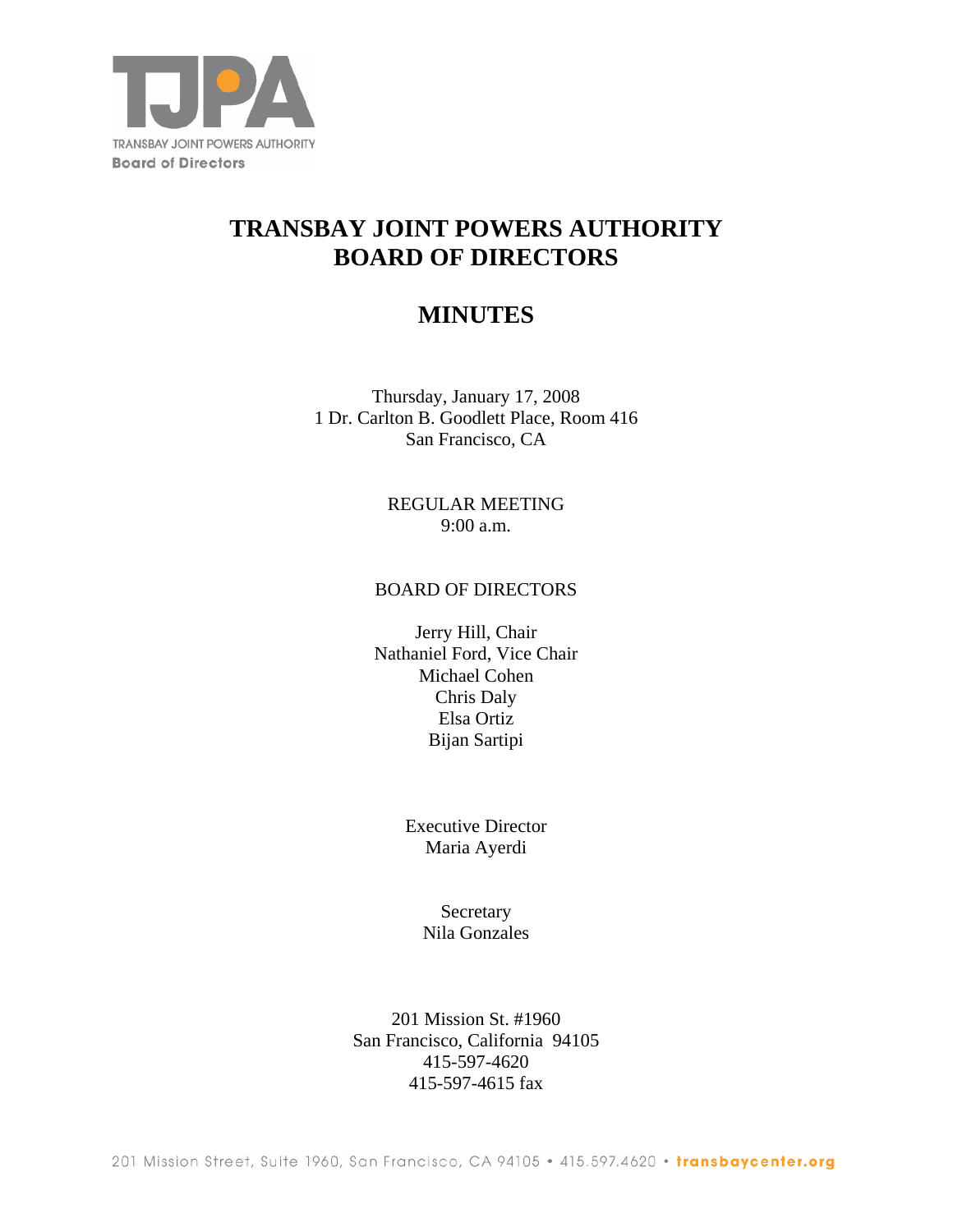

## 9:00 – REGULAR MEETING

ORDER OF BUSINESS

## 1. Call to Order

Chairman Hill called the meeting to order at 9:10 am

2. Roll Call

Present: Michael Cohen Chris Daly Elsa Ortiz Bijan Sartipi Jerry Hill

Absent: Nathaniel Ford

3. Communications

None.

4. Board of Director's New and Old Business

None.

- 5. Executive Director's Report
	- Funding Update

Executive Director (ED) Ayerdi reported on accomplishments of 2007, noted major milestones and listed activities planned for 2008, concluding that the TJPA is on schedule.

Nancy Whelan, Transbay Financial/Nancy Whelan Consulting, presented the Funding Update.

6. Public Comment

No members of the public wished to address the Authority on this item.

### THE FOLLOWING MATTERS BEFORE THE TRANSBAY JOINT POWERS AUTHORITY ARE RECOMMENDED FOR ACTION AS STATED BY THE EXECUTIVE DIRECTOR OR THE CHAIR.

## CONSENT CALENDAR

7. All matters listed hereunder constitute a Consent Calendar, are considered to be routine by the Transbay Joint Powers Authority, and will be acted upon by a single vote. There will be no

201 Mission Street, Suite 1960, San Francisco, CA 94105 . 415.597.4620 . transbaycenter.org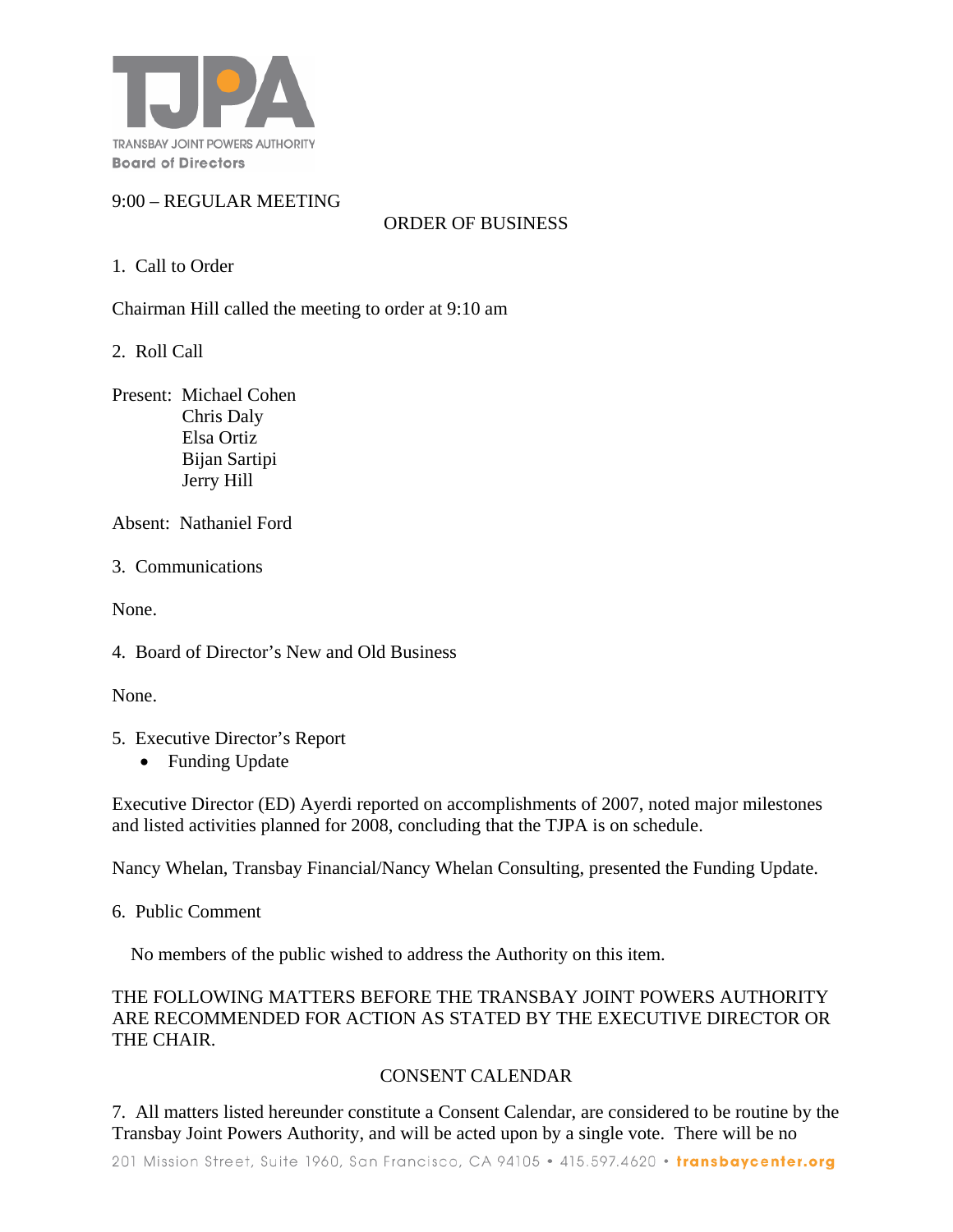

separate discussion of these items unless a member of the Board or the public so requests, in which event the matter shall be removed from the Consent Calendar and considered as a separate item.

- (7.1) Approving the Minutes of the November 16, 2007 meeting.
- (7.2) Authorizing the Executive Director to execute Amendment No. 2 to the Legal Agreement with Moscone, Emblidge & Quadra, LLP; Shute, Mihaly & Weinberger, LLP; Ruiz & Sperow, LLP; and Hanson, Bridgett, Marcus, Vlahos & Rudy, LLP, to modify the Agreement to extend the term of the Legal Agreement for an additional three years without increasing the maximum compensation under the Legal Agreement.

RESOLUTION 08-001

No public comment.

On motion to approve the Consent Calendar:

#### ADOPTED: AYES – Cohen, Daly, Ortiz and Hill

ABSENT – Ford

#### REGULAR CALENDAR

8. Authorizing the Executive Director to proceed with an Integrated Project Delivery strategy for construction of the new Transbay Transit Center Building and Bus Ramps project and to issue a Request for Qualifications for Construction Management/General Contractor services.

Robert Beck, TJPA Senior Program Manager, presented the item.

No public comment.

#### RESOLUTION 08-002

On motion to approve:

ADOPTED: AYES – Cohen, Daly, Ortiz and Hill

ABSENT – Ford

9. Adopting the third addendum to the Transbay Terminal/Caltrain Downtown Extension/Redevelopment Project Final Environmental Impact Statement/Environmental Impact Report and approving an amendment to the Program Refined Locally Preferred Alternative to include the full acquisition of 546 Howard (Block 3721, Lot 16).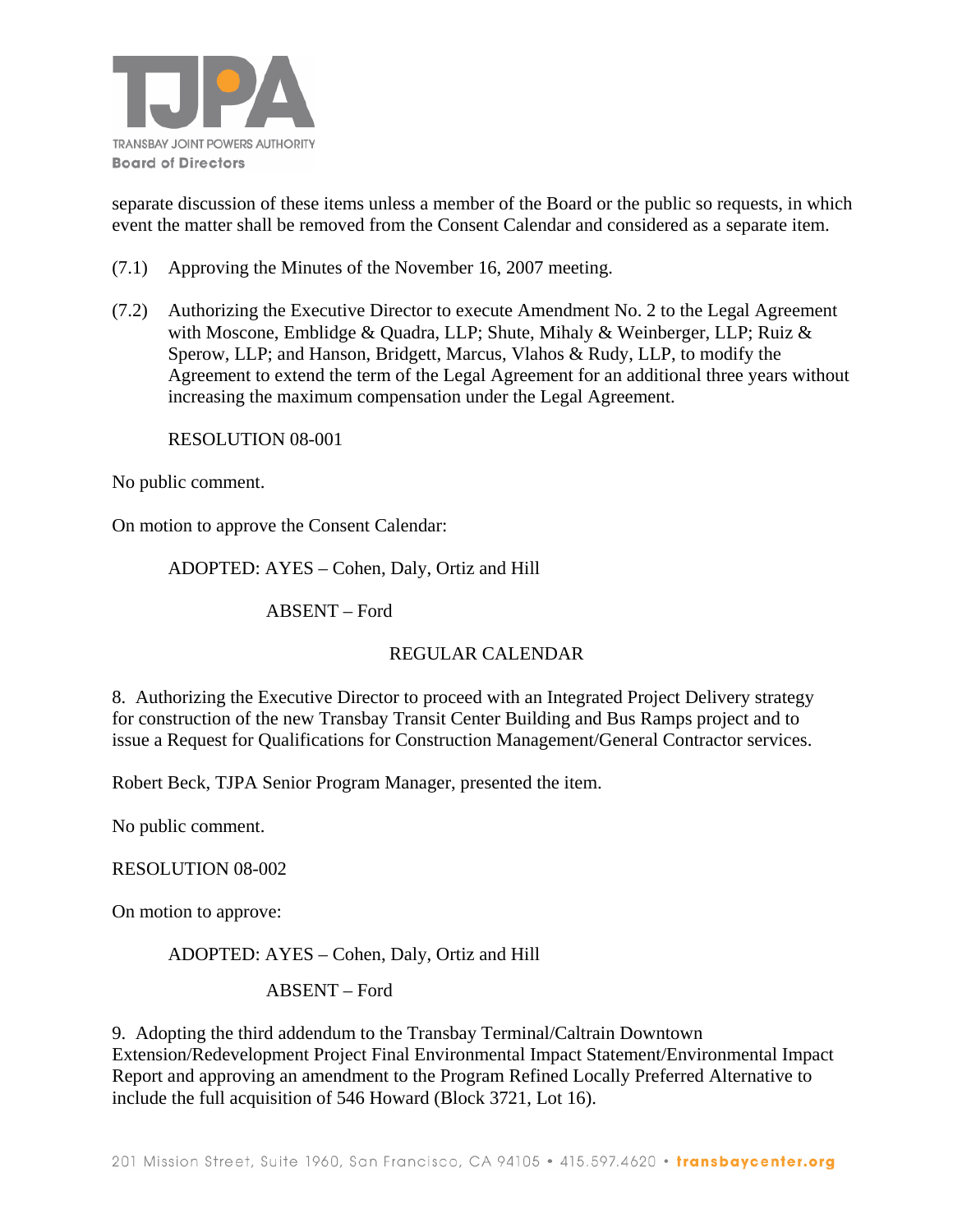

No public comment.

RESOLUTION 08-003

On motion to approve:

ADOPTED: AYES – Cohen, Daly, Ortiz and Hill

ABSENT – Ford

10. Approving the updated Initial Project Report dated January 17, 2008 and a Resolution of Project Compliance for the allocation of Regional Measure 2 Funds in the Amount of \$28,299,000 for the Transbay Transit Center/Caltrain Downtown Extension Project.

No public comment.

RESOLUTION 08-004

On motion to approve:

ADOPTED: AYES – Cohen, Daly, Ortiz and Hill

ABSENT – Ford

11. Authorizing the Executive Director to execute the second Intergovernmental Agreement for Professional Engineering, Survey and Mapping Services with the City and County of San Francisco, Department of Public Works for a maximum compensation of \$599,500 and for a period not to exceed five years.

No public comment.

#### RESOLUTION 08-005

On motion to approve:

ADOPTED: AYES – Cohen, Daly, Ortiz and Hill

ABSENT – Ford

There was no member of the public that indicated they wished to comment on items that were scheduled for closed session.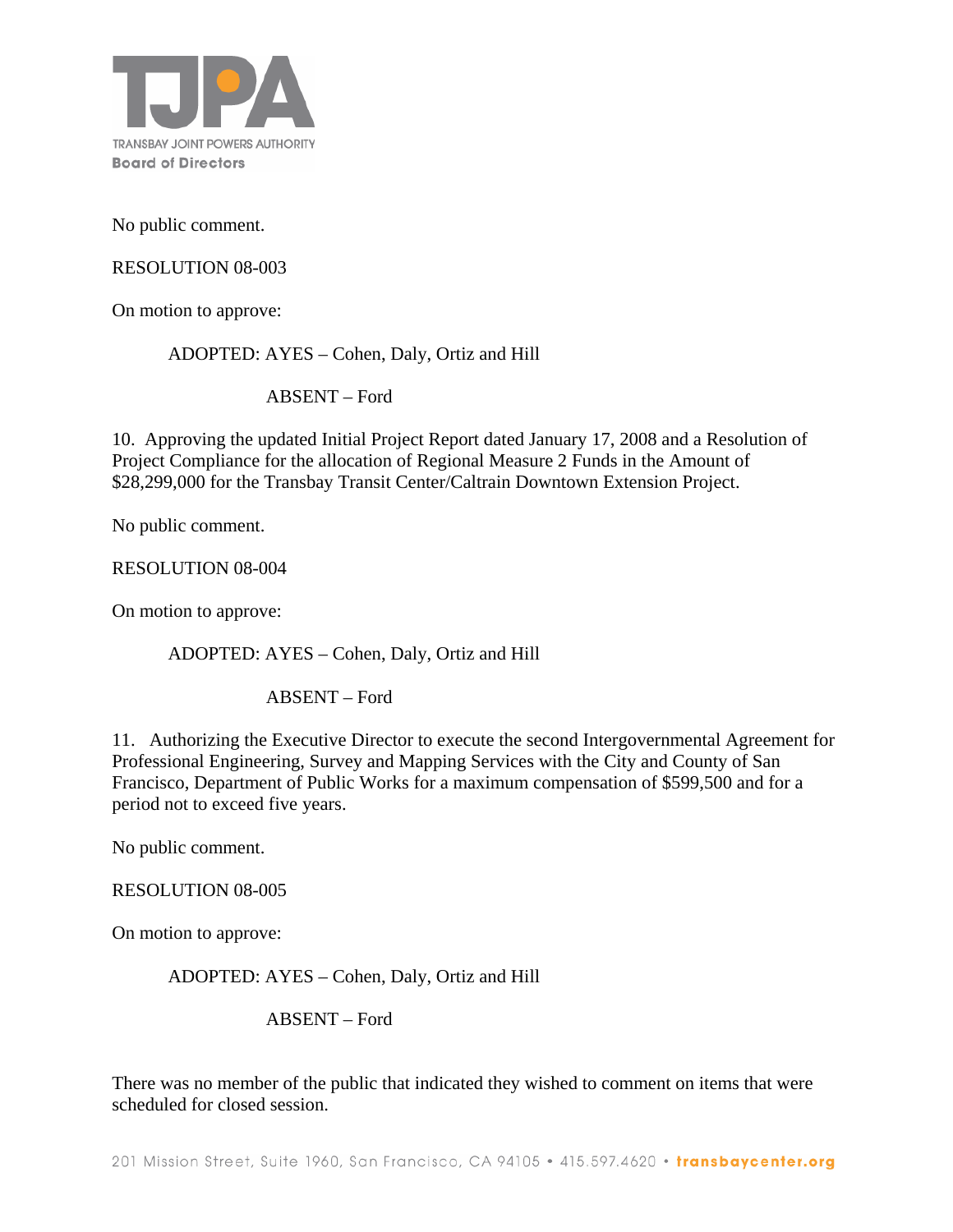

### CLOSED SESSION

1. Call to Order

Chairman Hill called the closed session to order at 9:40 am

2. Roll Call

Present: Michael Cohen Chris Daly Elsa Ortiz Bijan Sartipi Jerry Hill

Absent:Nathaniel Ford

3. Pursuant to Government Code Section 54956.8, the Transbay Joint Powers Authority Board of Directors will meet in closed session to discuss real property negotiations in the following matters:

#### CONFERENCE WITH REAL PROPERTY NEGOTIATORS

(3.1) Property: 200 Folsom Street

TJPA Negotiators: Maria Ayerdi, Executive Director, and Andrew W. Schwartz, Shute, Mihaly & Weinberger LLP, outside counsel

Negotiating parties: TJPA and Korich et al.

Under negotiation: Price and terms of payment for TJPA's purchase of 200 Folsom Street

#### RESOLUTION 08-006

On motion to approve:

ADOPTED: AYES – Cohen, Daly, Ortiz and Hill

ABSENT - Ford

(3.2) Property: 201, 215 and 217 Second Street

TJPA Negotiators: Maria Ayerdi, Executive Director, and Andrew W. Schwartz, Shute, Mihaly & Weinberger LLP, outside counsel

Negotiating parties: TJPA and Rob Birmingham

Under negotiation: Price and terms of payment for TJPA's purchase of 201, 215 and 217 Second Street